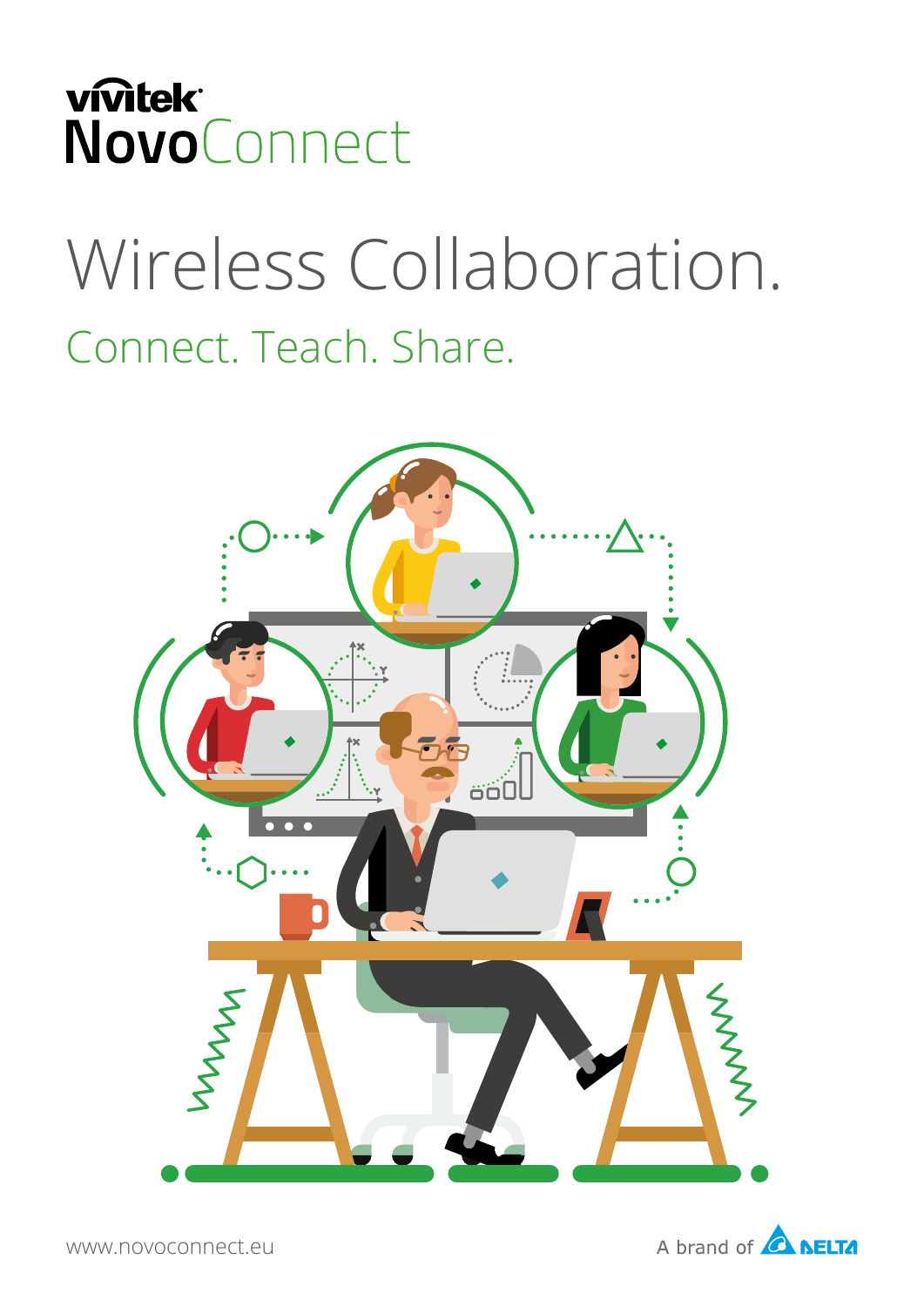### **vivitek NovoConnect**

# Easy to connect, easy to use, easy to enjoy!

For today's students, a blackboard just isn't enough. Social media, videos and other online resources play a vital part in the educational experience. NovoConnect Solution enables students to contribute to the classroom, while keeping educators and administrators in full control of content.





Connect to share content and mirror any device directly onto the big screen at meetings and lectures.



Work with up to 64 participants, sharing screens from up to 4 devices with cross-platform screen mirroring.



Connect Teach Share

with all participants, so no one is out of the loop.

## No time to waste

## Bring your own device

## Keep in control

Free software upgrades and no license fee enable large scale implementation with no hidden costs.



Teachers have no time to waste fumbling around with cables. That's where NovoConnect comes in – full wireless operation and support for content sharing enable educators to make the most out of every lesson.



NovoConnect is a wireless presentation system designed for the education market and based on the BYOD principle. That means that everyone can connect and share content using the Windows, Mac, Android, iOS or Chromebook device of their choice.





NovoConnect's innovative moderator preview function enables students participate fluidly in the discussion, all while giving the teacher full control over displayed content – so there are no surprises.



Share ideas and files instantly **No license fee**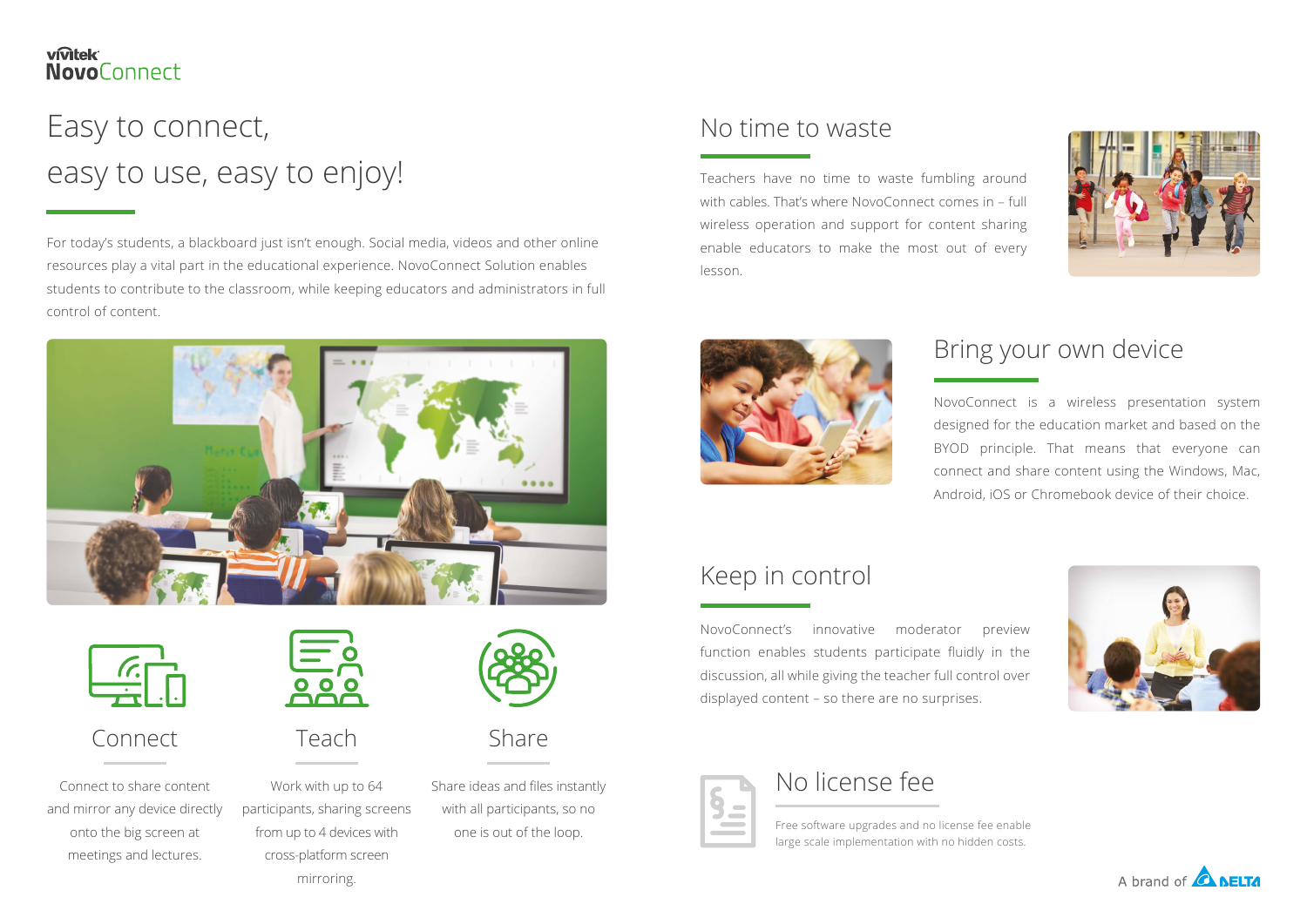Quick

SETUP

connection



mirroring function.

<u>ely</u>

## 4 Split Screen



Getting started with

a QR code scan.

### vivitek **NovoConnect**

# Connect, engage, learn!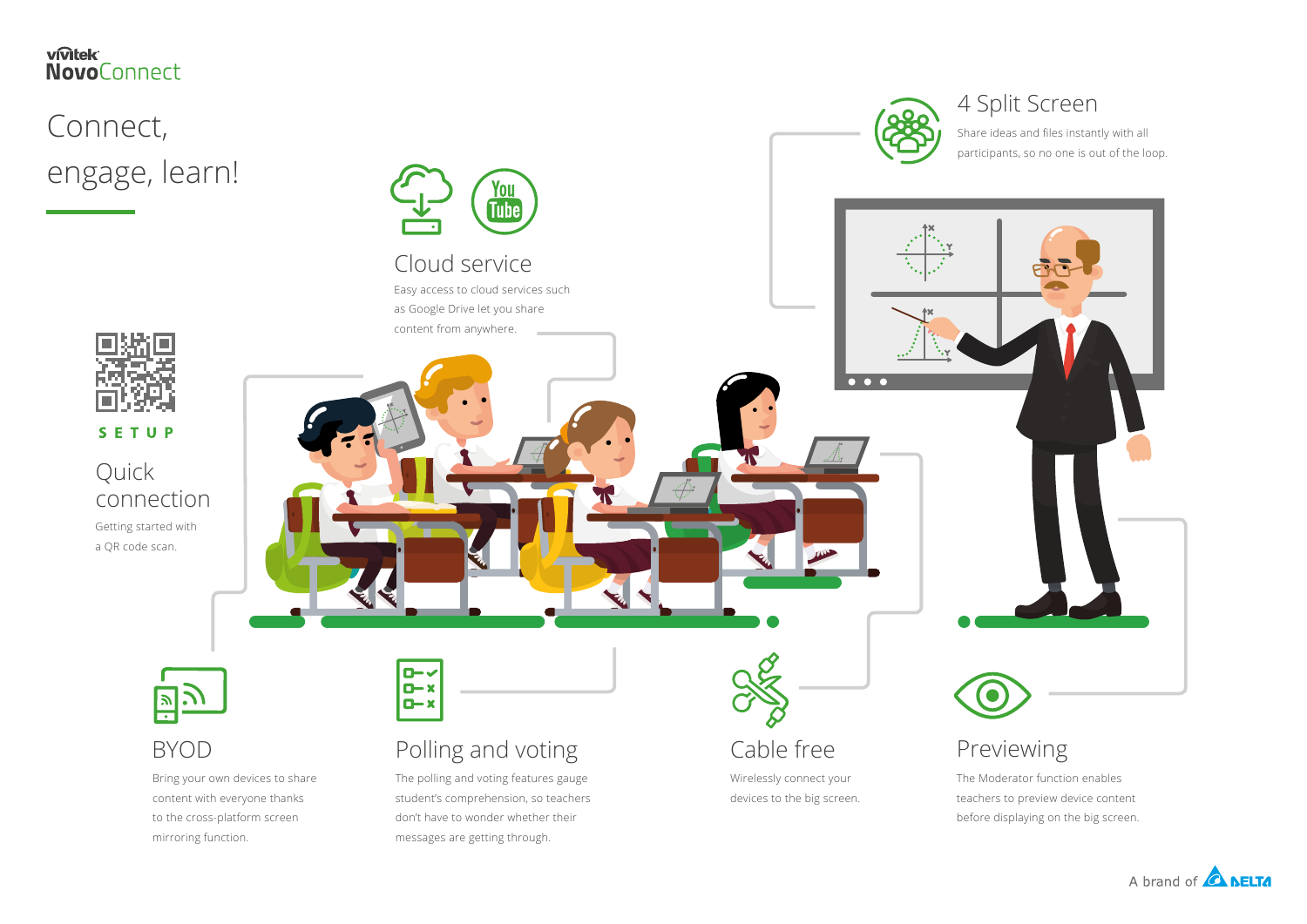|                                 | <b>NovoCast</b>                                                                                          | <b>NovoPro</b>                                                      | NovoEnterprise                                                                                                       |
|---------------------------------|----------------------------------------------------------------------------------------------------------|---------------------------------------------------------------------|----------------------------------------------------------------------------------------------------------------------|
| Model                           | <b>NC1000</b>                                                                                            | NP2000                                                              | <b>NE3000EU</b>                                                                                                      |
| <b>Support Operating System</b> | Windows 7 / 8 / 10 (32 bits and 64 bits), macOS 10.7 and above, iOS 7.0 and above, Android 4.0 and above |                                                                     |                                                                                                                      |
| <b>Desktop Streaming</b>        | up to 1080p, 60 fps                                                                                      |                                                                     |                                                                                                                      |
| <b>Mobile Screen Mirroring</b>  | Google cast for Android; AirPlay for iOS                                                                 |                                                                     |                                                                                                                      |
| <b>Usage Mode</b>               | <b>Education mode</b>                                                                                    | Corporate mode; Education mode                                      |                                                                                                                      |
| Max. Participants               | Up to 8<br>Up to 64                                                                                      |                                                                     |                                                                                                                      |
| Split Screen                    | Up to 4                                                                                                  |                                                                     |                                                                                                                      |
| <b>WiFi</b>                     | 802.11b/g/n 2.4GHz, 1T1R with 1<br>external antenna                                                      | 802.11ac, b/g/n 2.4GHz & 5GHz,<br>2T <sub>2</sub> R                 | 802.11ac, b/g/n, 2.4GHz & 5<br>2T2R with 2 external anteni                                                           |
| Output                          | HDMI-Out;<br>Audio-Out 3.5mm mini jack                                                                   | HDMI-Out                                                            | HDMI-Out;<br>Audio-Out 3.5mm mini ja                                                                                 |
| <b>Output Resolution</b>        | FullHD1080p (1920 x 1080); WXGA (1280 x 800); HD720p (1280 x 720); XGA (1024 x 768)                      |                                                                     |                                                                                                                      |
| Input                           | USB Type A;<br>MicroSD Slot;<br>DC Jack Power-In;<br>Optional Ethernet RJ45 Adaptor                      | Ethernet RJ45;<br>USB Type A;<br>MicroSD Slot;<br>MicroUSB Power-In | Ethernet RJ45 (PoE);<br>USB Type A x 2;<br>MicroSD Slot;<br>HDMI-In;<br>Audio-In 3.5mm mini jacl<br>DC Jack Power-In |
| CPU                             | ARM Cortex A9 Quad-Core at 1.6 GHz                                                                       |                                                                     |                                                                                                                      |
| <b>Storage</b>                  | 8GB                                                                                                      |                                                                     |                                                                                                                      |
| Security                        | Dual Network WiFi & LAN; AES-128 encryption; Kensington lock                                             |                                                                     |                                                                                                                      |
| Power                           | Input to AC adaptor: AC 100-240V, 50/60Hz. Output from AC adaptor: 5V/2A. Consumption: 10W               |                                                                     |                                                                                                                      |
| Dimensions (L x W x H)          | 100 x 100 x 20 mm                                                                                        | 120 x 75 x 16 mm                                                    | 165 x 123 x 21 mm                                                                                                    |
| Weight                          | 184 <sub>g</sub>                                                                                         | 128 <sub>g</sub>                                                    | 250 <sub>g</sub>                                                                                                     |



**Accessories (Standard)** AC Power Cord, VGA Cable, USB Cable, Audio Cable, Stylus (x3), Remote Control, Wall Mount Kit, Documentation Kit





0/g/n, 2.4GHz & 5GHz, .<br>2 external antennae

HDMI-Out; lut 3.5mm mini jack

 $54$  bits).

### vivitek **NovoConnect**



# Specifications











|                                | <b>Launcher Plus</b>                                      |
|--------------------------------|-----------------------------------------------------------|
| Model                          | QL300                                                     |
| Support<br>Operating<br>System | Windows 7 / 8 / 10 (32 bits and 6<br>macOS 10.7 and above |
| <b>WiFi</b>                    | embedded WiFi                                             |
| Dimensions (L x W x H)         | 70 x 70 x 14 mm                                           |
| Weight                         | 60 <sub>g</sub>                                           |